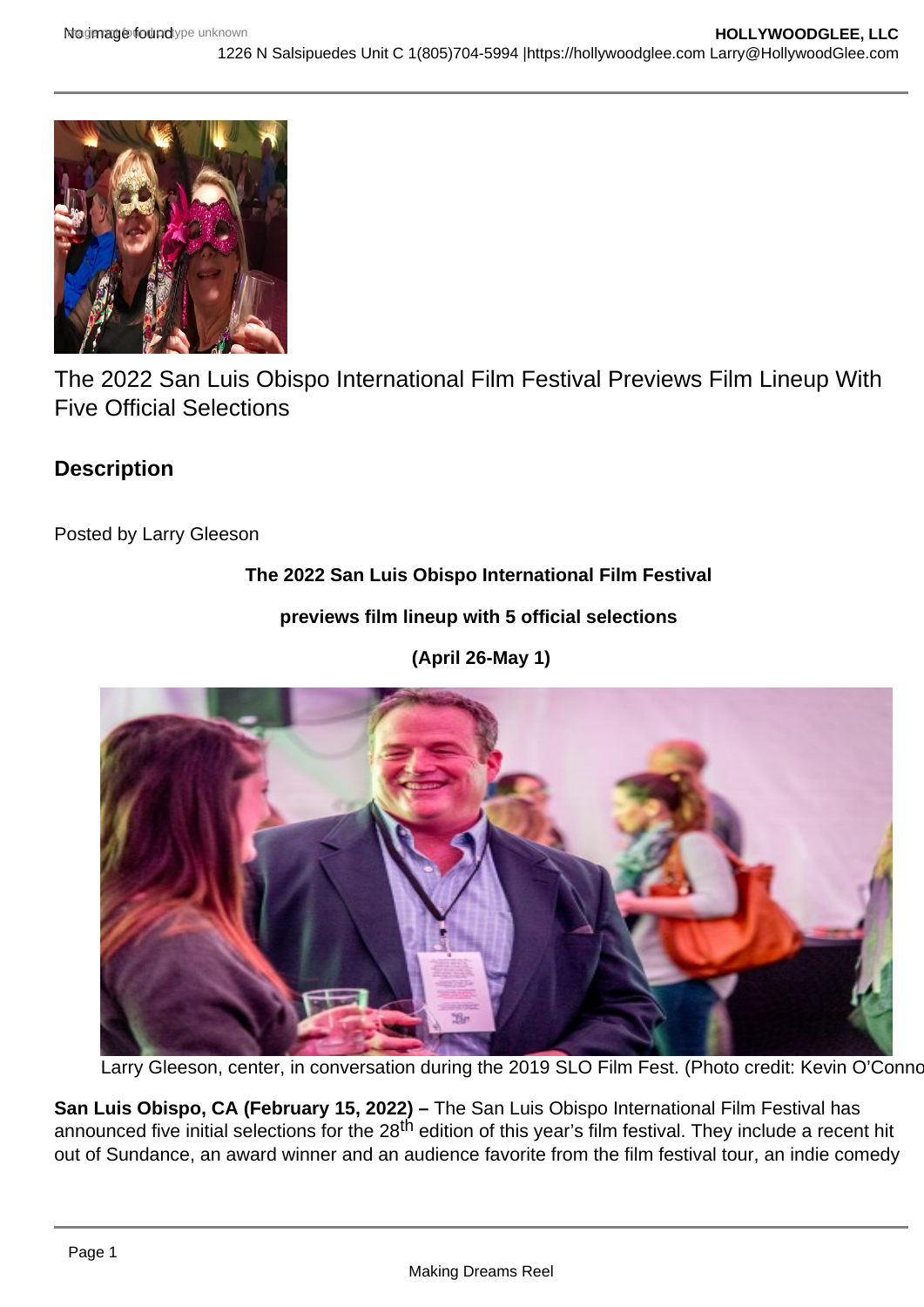with some familiar faces, and an international drama. As SLO Film Fest prepares to return to theaters and in-person events in April with signature and always-popular screening events like Surf Nite, and the Central Coast Filmmaker Showcase, these five films preview the variety and scope of the programming film fans can look forward to in what might be the most highly anticipated year yet for the film festival in the past three decades.

SLO Film Fest Festival Director Skye McLennan

"This is a great sample-size of films to tease what's in store for our audiences this year," said SLO Film Fest Festival Director Skye McLennan. "While we are hard at work to nail down the logistics and production details to make sure we come back in-style and with all the fun and all of the great movieloving energy that this film festival is known for, ultimately everything we do is built on the films we have selected. And we couldn't be more thrilled with what we have got in store for everyone."

# HOLY FRIT

Mye Hoang's documentary Cat Daddies about men who have had their lives changed thanks to their pet cats is already a certified crowd-pleaser on the film festival tour, Justin Monroe's you-gotta-see-it-tobelieve-it documentary Holy Frit , about artist Tim Carey and the artistic predicament he creates for himself won Best Documentary Feature at the Naples International Film Festival, and Rita Baghdadi's Sirens , about the growth pains of the first all-female thrash metal rock band in Lebanon was a critical and popular hit out of this year's Sundance Film Festival.

## MY DEAD DAD, PRINCESS

On the narrative side, Fabio Frey's My Dead Dad , is a classic comic indie about a young man who inherits an apartment complex from his estranged dad and finds out from the tenants that he didn't actually know the man. Among the film's cast are Breaking Bad's Raymond Cruz, Red Rocket's Simon Rex, and Scarface's Steven Bauer. Representing the international offerings is Peter Luisi's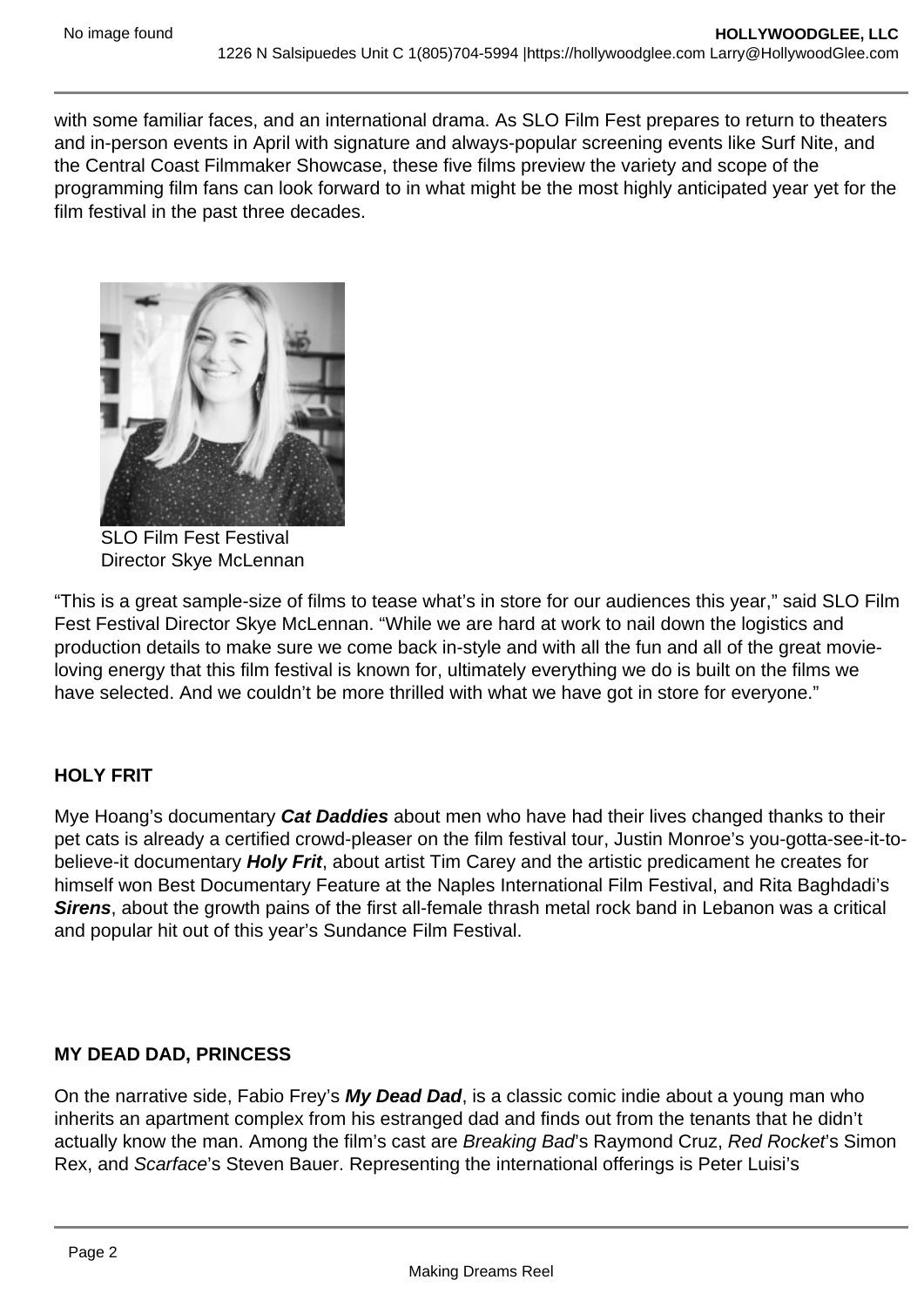Switzerland/Ukraine co-production, Princess , about the unexpected friendship that develops between a broken-down alcoholic and the young niece of his sister. Several years later, the now grown woman is in trouble and the old man has an opportunity to repay for her kindness when he was in need.

Passes are now on sale and information on the film festival can be found at<https://slofilmfest.org>.

## 2022 San Luis Obispo International Film Festival Initial Selections

Cat Daddies

Director: Mye Hoang

Country: USA, Running Time: 89 min

Following a group of firefighters, a stuntman, truck driver, disabled homeless man, tech worker and schoolteacher, Cat Daddies is a refreshing and timely exploration of modern masculinity and the unlikely bond between man and cat.

Holy Frit

Director: Justin Monroe

Country: USA; Running Time: 120 min

In this three-year race against time, talented yet unknown L.A. artist Tim Carey bluffs his way into winning the commission to create the largest stained-glass window of its kind. The problem is: He doesn't know how to make it. After a desperate search, he finds someone who might have the answer: a famous glass maestro by the name of Narcissus Quagliata.

My Dead Dad

Director: Fabio Frey

Country: USA, Running Time: 93 min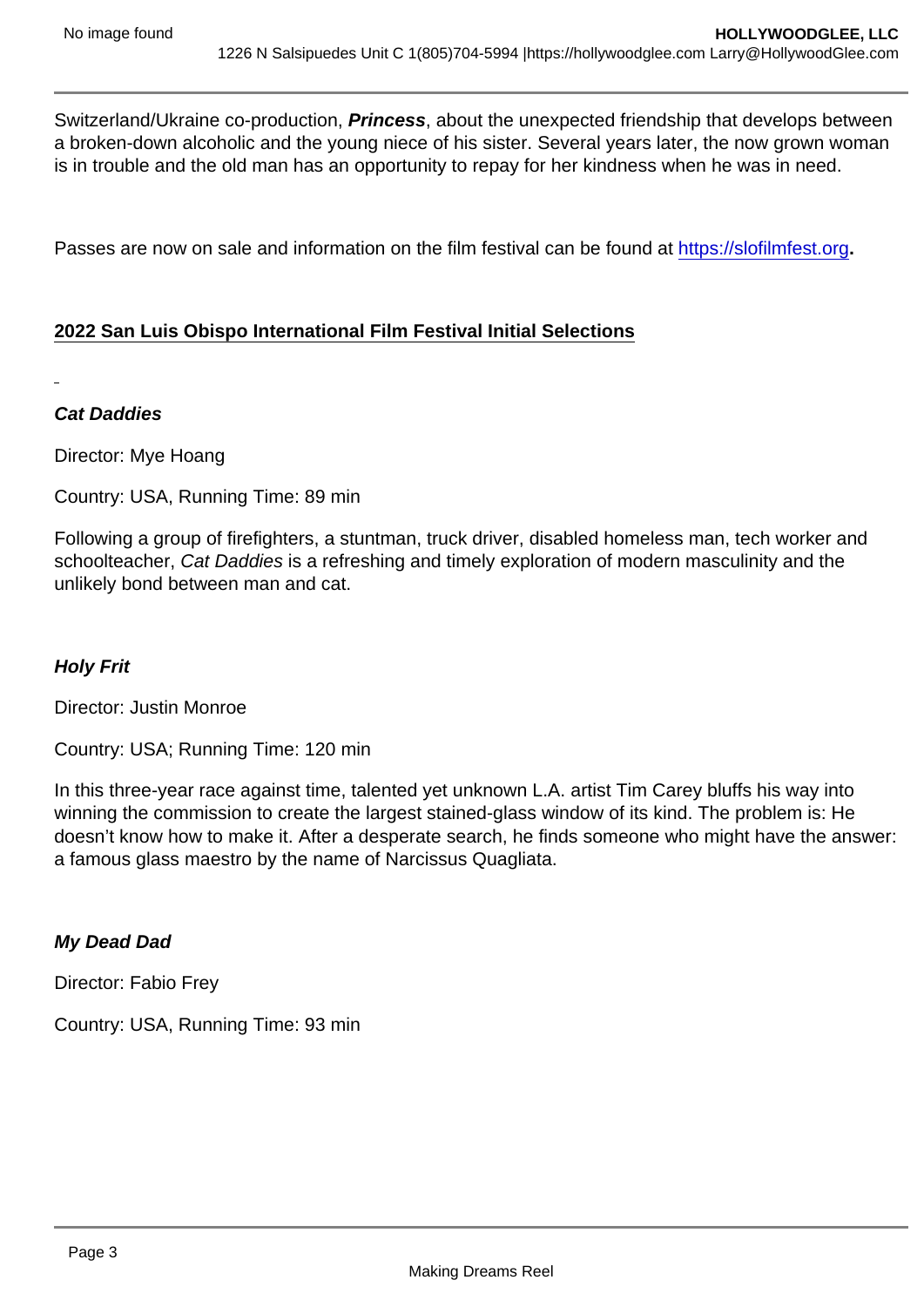In this charming coming-of-age film, Pedro Correa stars as a young skateboarder who discovers his estranged father has died, leaving him the responsibility of managing an apartment complex in Los Angeles. Forced to quickly grow up, he learns about the dad he never knew through the building's eclectic tenants and a brief trip to San Luis Obispo (Booboo Stewart, Chris Pontius, Simon Rex, Raymond Cruz).

### **Princess**

Director: Peter Luisi

Countries: Switzerland/Ukraine, Running Time: 101 min

It is the year 1985: Josef (47) is an alcoholic who has given up on life. When his younger sister moves into the same house, an unexpected friendship develops between him and her 4-year-old daughter, Nina. Thirty-five years later the two meet again. Nina is in trouble and Josef, now 82 years old, sets out to help her.

#### **Sirens**

Director: Rita Baghdadi

Countries: USA/Lebanon, Running Time: 78 min

On the outskirts of Beirut, Lilas and her thrash metal bandmates, Shery, Maya, Alma and Tatyana (Slave to Sirens), have big dreams but few opportunities. When the band's appearance at a UK music festival isn't the life-changer they had hoped for, Lilas comes home to Lebanon on the brink of collapse. At the same time, the complicated friendship between Lilas and her fellow guitarist Shery starts to fracture. The future of her band, her country and her dreams now all at stake, Lilas faces a crossroad.

# **ABOUT SAN LUIS OBISPO INTERNATIONAL FILM FESTIVAL**

Located half-way between Los Angeles and San Francisco, San Luis Obispo's laid-back vibe and serene natural beauty is the perfect setting for this highly regarded annual film celebration. Filmmakers rave about the warmth and attentiveness that is so much a part of the SLO Film fest experience, as does the swelling tide of industry pros and film critics who are fast discovering the film festival's thoughtful audiences and unique programming sensibility.